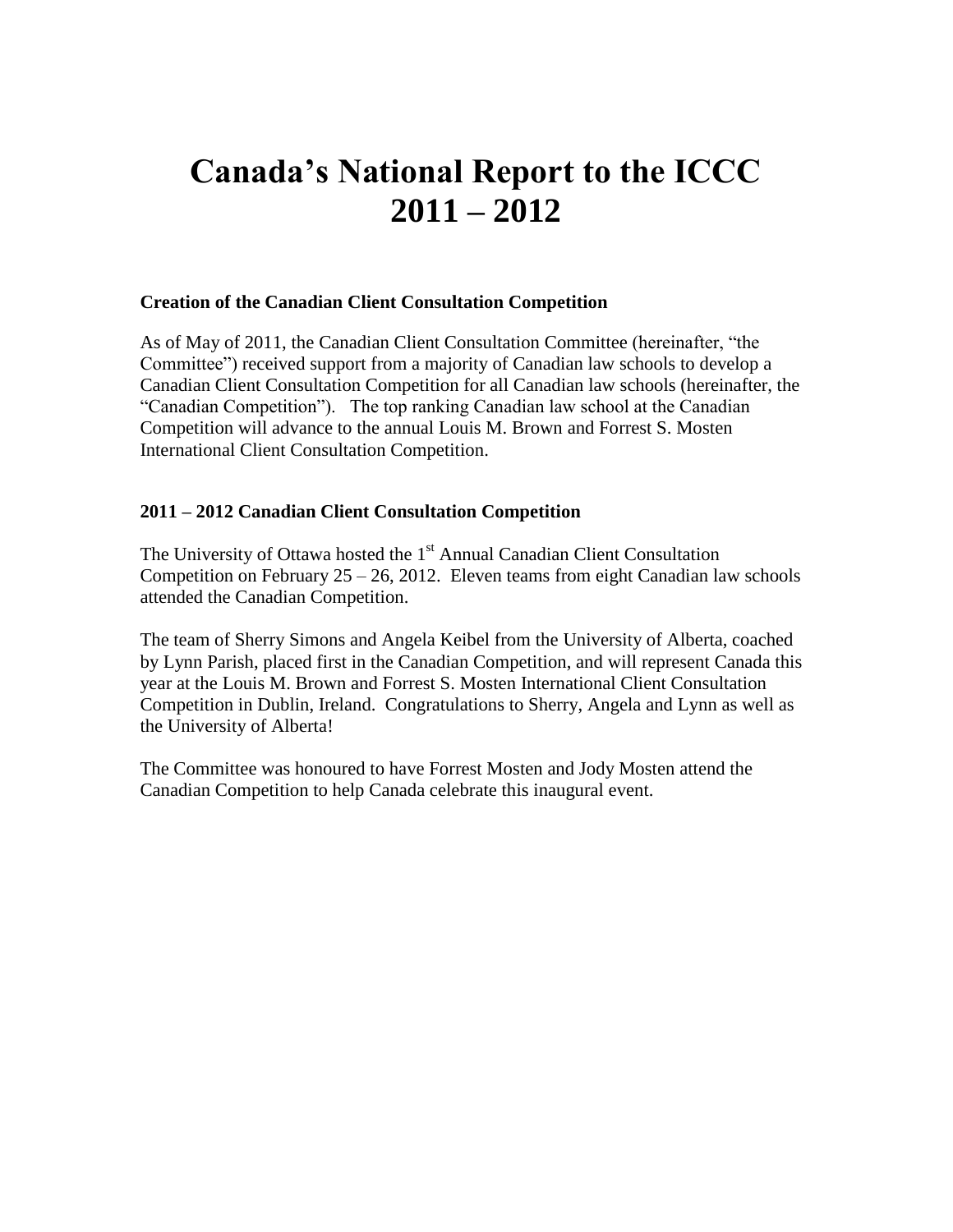

**Left to Right: Angela Keibel, Lynn Parish, and Sherry Simons**

## **2012 ICCC in Dublin, Ireland**

Following the Canadian Client Consultation Committee's Annual General Meeting on February 26, 2012, the Committee has decided to send Committee member and Western Canadian Representative, Lynn Parish, to Dublin, Ireland to represent Canada. The Committee has secured funding with a contribution from the ICCC to send one Committee member to represent Canada and attend the Annual General Meeting in Dublin, Ireland.

The Committee has made the decision to rotate the attendance of the Committee members at the ICCC in order to provide opportunities for all 4 members to experience the International Competition and to bring their passion and enthusiasm to the International AGM.